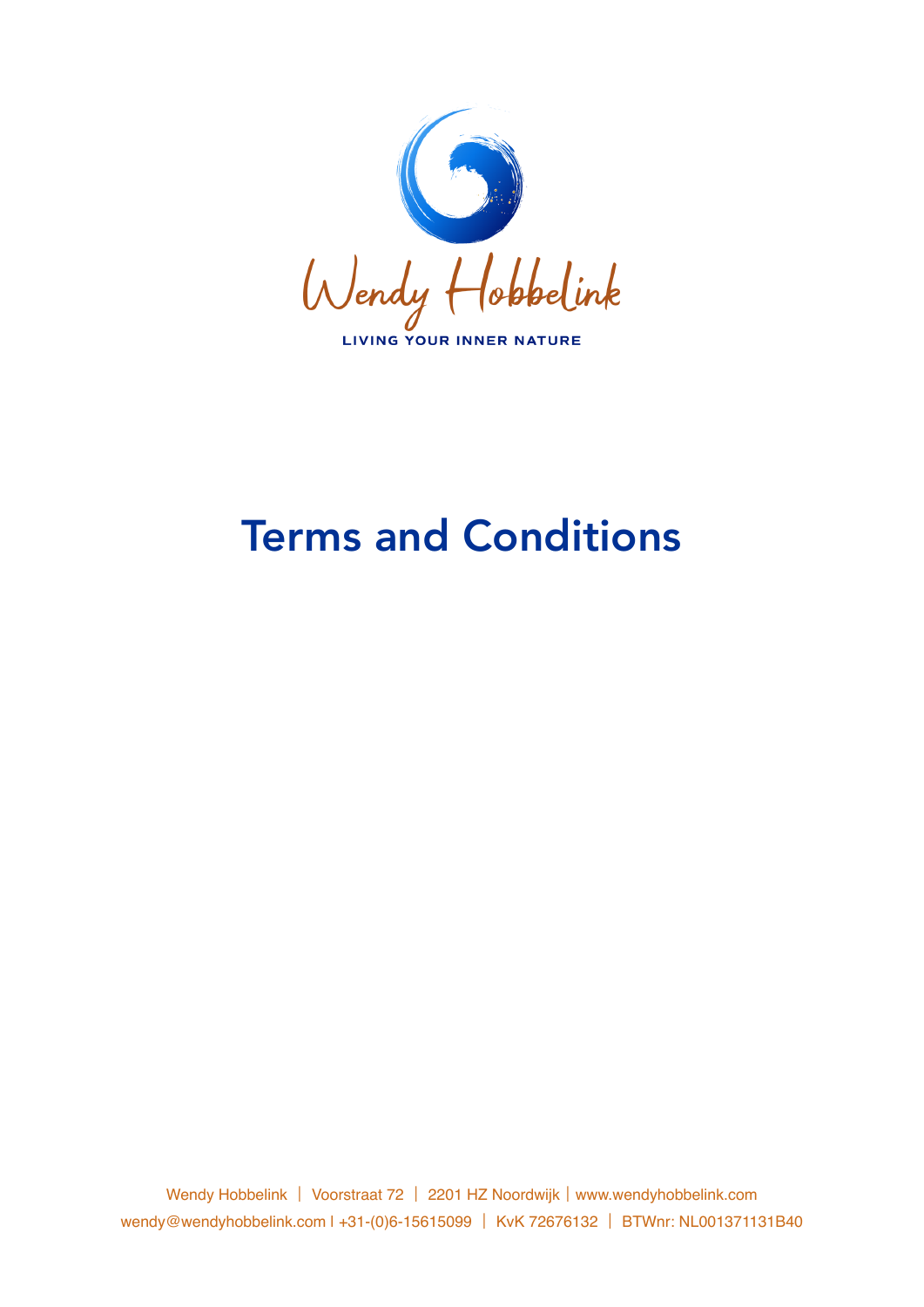#### **Article 1 Applicability of the Terms and Conditions**

- 1. These Terms and Conditions apply to any agreements between Wendy Hobbelink and clients. This concerns participation in or delegation to provide trainings, individual coachings, retreats and other instances of education, guidance and coaching. Furthermore this includes any performance of an advisory role, taken in the broadest sense, hereinafter referred to as "trajectory".
- 2. Any discrepancies of the Terms and Conditions are binding only in the event of written confirmation by Wendy Hobbelink.

#### **Article 2 Execution of the contract**

- 1. In extraordinary situations, Wendy Hobbelink reserves the right to annul a trajectory and to refuse participation of any individual in any trajectory.
- 2. Wendy Hobbelink reserves the right to refuse participation of an individual in a trajectory on the basis of the target audience and/or the individual's impediment of other participants' learning goals.
- 3. Wendy Hobbelink reserves the right to outsource certain activities to third parties.

#### **Article 3 Refusal of (continued) participation**

1. Wendy Hobbelink reserves the right to refuse participation of an individual in a particular trajectory in the case where a more suitable trajectory is appropriate (i. e. psychotherapy) and in the case where said individual's participation would impede the learning goals of the other participants.

#### **Artikel 4 Cancellation of contract by client**

*General* 

- 1. In accordance with the following restrictions, prior to the commencement of the trajectory, the client reserves the right to cancel the contract by email.
- 2. The cancellation date is defined as the date of the cancellation email.
- *Cancellation conditions concerning trajectories with open registrations (group trainings)*
- 3. Cancellation occurring more than eight weeks before commencement of the trajectory, hereinafter defined as the date of the first meeting, will not be subject to financial obligations towards Wendy Hobbelink.
- 4. Cancellation occurring less than eight weeks before commencement of the trajectory incurs 100% of the costs of said trajectory.

*Cancellation conditions concerning individual trajectories* 

- 5. Cancellation of an appointment less than three business days prior to the agreed upon time and date incurs 100% of the costs of said appointment.
- *Cancellation conditions concerning in-company trajectories*

6. Cancellation occurring more than eight weeks before commencement of the trajectory will not be subject to financial obligations towards Wendy Hobbelink.

 Cancellation occurring less than eight weeks but more than six weeks prior to commencement of the trajectory incurs 50% of the costs of said trajectory.

Cancellation occurring less than six weeks but more than four weeks prior to the commencement of the trajectory incurs 75% of the costs of said trajectory.

Cancellation occurring less than four weeks prior to the commencement of the trajectory incurs 100% of the costs of said trajectory.

# **Article 5 Payment**

*General payment* 

- 1. In the event of overdue payment or non-payment, the client will be charged statutory interest beginning fourteen days after issuing of the invoice.
- 2. The client is responsible for payment in predetermined currency without deductions concerning perceived or real shortcomings in execution of contract on the part of Wendy Hobbelink.
- 3. In the event of liquidation, bankruptcy and moratorium concerning the client, all outstanding payments and financial obligations towards Wendy Hobbelink immediately become due and payable.
- 4. Wendy Hobbelink reserves the right to enlist a third party for the collection of payment in the case of overdue payment or non-payment. All costs, including legal and extrajudicial collection, will be incurred by the client. This covers costs related but not limited to the employment of a debt collection agency and the fees of lawyers and debt collectors. The client will be responsible for these costs in the event the litigation costs exceed the legally awarded litigation costs. In the event of overdue payment, the client will incur 10% of the original outstanding amount to cover litigation costs.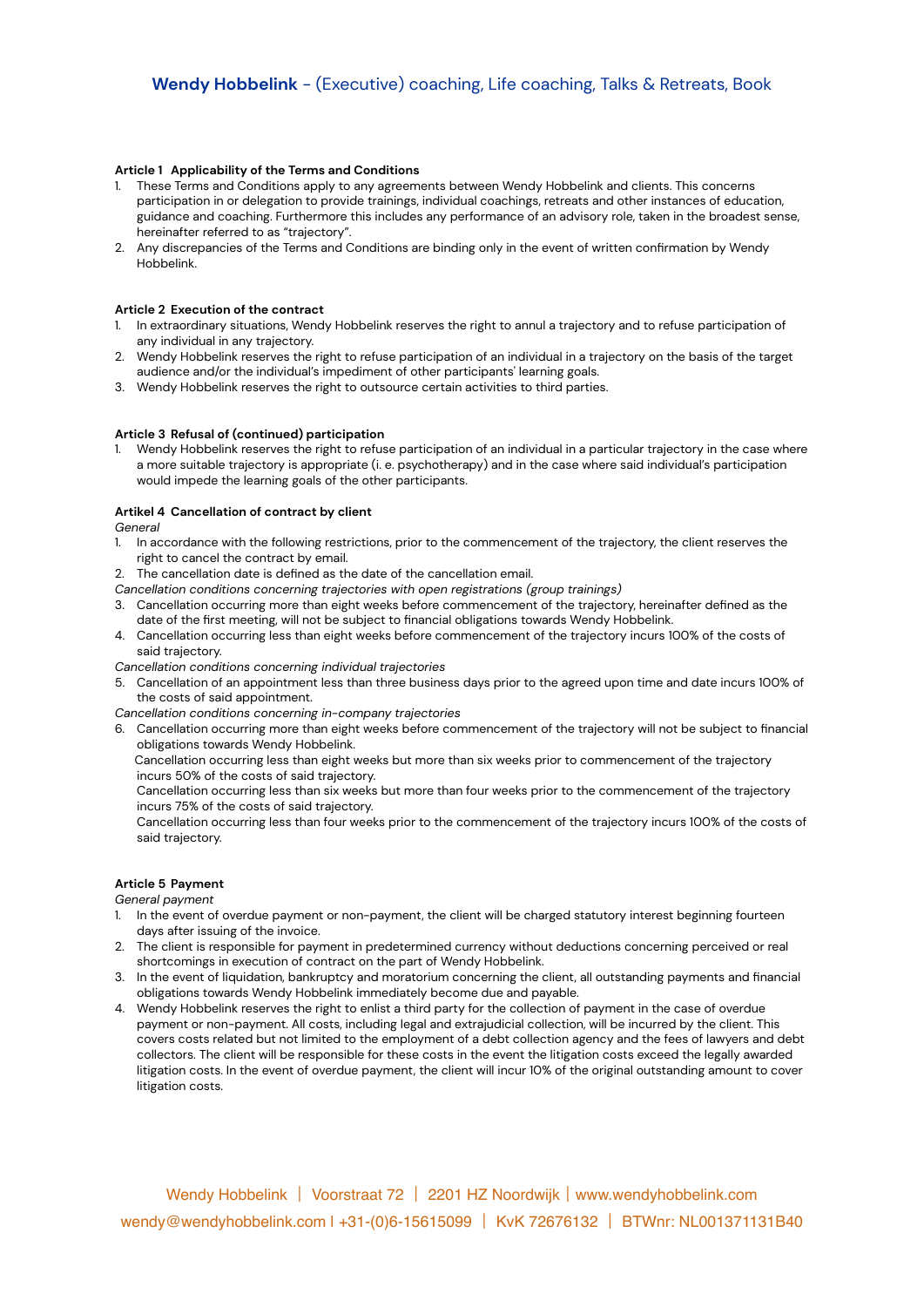#### **Article 6 Author's rights**

1. All author's rights concerning brochures, project material, trajectory material, manuscripts, exercises, syllabi, books, vlogs, blogs and other media provided by Wendy Hobbelink and websites made by Wendy Hobbelink belong to Wendy Hobbelink.

Without the express written consent of Wendy Hobbelink, the client may not reproduce or publish the content of any material or parts of material provided by Wendy Hobbelink.

## **Article 7 Liability**

- 1. Wendy Hobbelink accepts liability towards the client in the event of harm as a result of actions attributable to Wendy Hobbelink in the execution of the contract or in the event of an illegal action on the condition that her liability is insured and covered by insurance.
- 2. Wendy Hobbelink is not liable for psychological harm to the client or to a participant delegated by the client attributable to activities concerning Wendy Hobbelink.
- 3. The liability of Wendy Hobbelink is limited to the payable amount of the action in question or in the case of a payment plan, the payable amount over a period of six months.

# **Article 8 GDPR: General Data Protection Regulation**

Wendy Hobbelink believes your personal data should be treated responsibly and respectfully. Personal data will be carefully and securely handled by us. We will conform to the existing privacy legislation. We recommend you examine our privacy statement. The legislative changes will have no effect on the current settings or the manner in which your data is handled.

#### Contact details

Wendy Hobbelink, Voorstraat 72, 2201HZ Noordwijk, is responsible for handling personal data, as reflected in the privacy statement. Wendy Hobbelink is available via the following e-mail address: [wendy@wendyhobbelink.com](mailto:wendy@wendyhobbelink.com).

#### Personal data we use

Wendy Hobbelink utilizes personal data resulting from your registration as a participant to face-to-face or online coachings, retreats, trainings, courses or consultancies and your willingness to share this data.

Below you will find a summary of personal data we handle

- Name organization, department, position (if applicable)
- First and last name or initials and last name
- Address
- Telephone number
- Personal e-mail
- Invoice email, in the case this differs from the personal email
- Bank account number (IBAN), only used for accounting purposes.

This includes photo/video material that is made during training days, trainings, courses, workshops, retreats, coachings and other activities organized or provided by Wendy Hobbelink.

#### Purpose and intent of using personal data

Wendy Hobbelink utilizes your personal data for the following reasons

- registration for retreats, courses, trainings, coaching or consultancies
- to contact you via telephone or email, if necessary, or to invite you for events
- to distribute our newsletter

- to share photos and video material to followers of Wendy Hobbelink on social media, made during events organized or provided by Wendy Hobbelink for the purpose of our website and newsletter.

#### How long do we use your personal data

Wendy Hobbelink saves your personal data no longer than necessary to achieve the purpose of acquiring said data. Personal data is removed from our archives when the individual the data concerns unsubscribes or passes away.

#### Sharing personal data with third parties

Wendy Hobbelink does not sell your personal data to third parties and does not share data without your permission. Your data is handled confidentially.